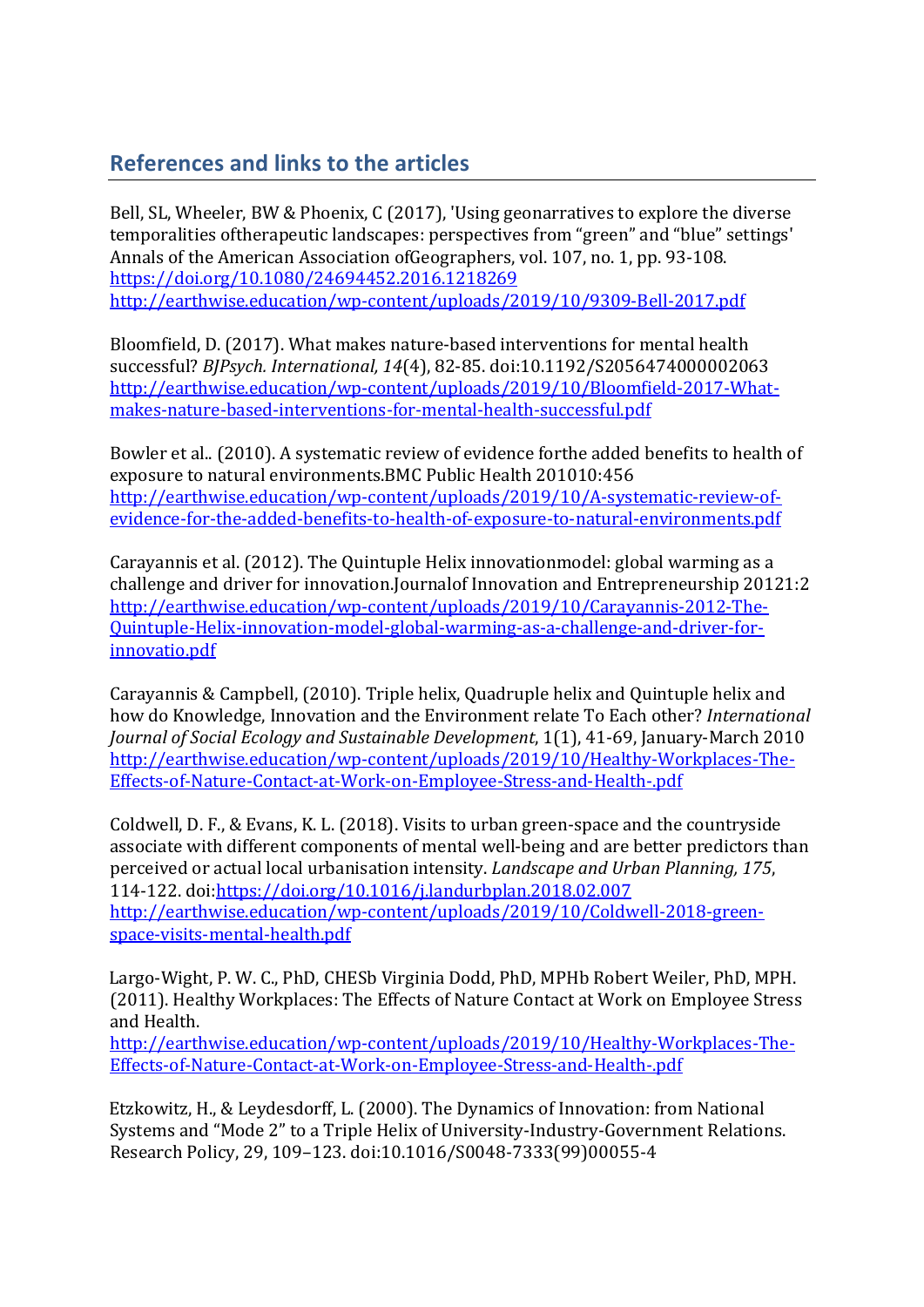http://earthwise.education/wp-content/uploads/2019/10/1-s2.0- S0048733399000554-main.pdf

Gillis, Kaitlyn, and Birgitta Gatersleben (2015). A Review of Psychological Literature on the Health and Wellbeing Benefits of Biophilic Design. Buildings, vol. 5, no. 3, 2015, p. 948-963., doi:10.3390/buildings5030948.

http://earthwise.education/wp-content/uploads/2019/10/buildings-05-00948.pdf

Gullone, Eleonora (2000). The Biophilia Hypothesis and Life in the 21st Century: Increasing Mental Health or Increasing Pathology?. Journal of Happiness Studies, vol. 1, no. 3, 15 June 2000, pp. 293-322., doi:10.1023/a:1010043827986. http://earthwise.education/wp-

content/uploads/2019/10/Gullone2000\_Article\_TheBiophiliaHypothesisAndLifeI.pdf

Hartig, T., van den Berg, A. E., Hagerhall, C. M., Tomalak, M., Bauer, N., Hansmann, R., ... Waaseth, G. (2011). Health benefits of nature experience: Psychological, social and cultural processes. I K. Nilsson, M. Sangster, C. Gallis, T. Hartig, S. de Vries, K. Seeland, & J. Schipperijn (Red.), *Forests, Trees and Human Health* (s. 127-168). Springer Science+Business Media. https://doi.org/10.1007/978-90-481-9806-1 http://earthwise.education/wpcontent/uploads/2019/10/book\_chapt\_health\_benefits-nature.pdf

Hartig T, Mitchell R, de Vries S, Frumkin H. (2014). Nature and health. Annu Rev Public Health 35:207-228, PMID: 24387090, https://doi.org/10.1146/annurevpublhealth-032013-182443.

http://earthwise.education/wp-content/uploads/2019/10/Hartig-2014-Nature-and-Health.pdf

Hunter MR, Gillespie BW andChen SY-P (2019). Urban NatureExperiences Reduce Stressin the Context of Daily Life Based onSalivary Biomarkers.Front. Psychol. 10:722.doi: 10.3389/fpsyg.2019.00722

http://earthwise.education/wp-content/uploads/2019/10/Hunter-2019-Urban-Nature-Experiences-Reduce-Stress-in-the-Context-of-Daily-Life-Based-on-Salivary-Biomarkers.pdf

Kellert, S. and Calabrese, E. (2015). The Practice of Biophilic Design. www.biophilicdesign.com.

http://earthwise.education/wp-content/uploads/2019/10/principles-of-biophilicdesign.pdf

Lumber R, R, M., Sheffield D, (2017). Beyond knowing nature: Contact, emotion, compassion, meaning, and beauty are pathways to nature connection. *PLoS One, 12(5):* e0177186. Retrieved from https://doi.org/10.1371/journal.pone.0177186 http://earthwise.education/wp-content/uploads/2019/10/Beyond-knowing-naturethe-pathways-to-nature-connection.pdf

Mayer, F. S., Frantz, C. M., Bruehlman-Senecal, E., & Dolliver, K. (2009). Why Is Nature Beneficial? The Role of Connectedness to Nature. *Environment and Behavior*, 41(5), 607-643. doi:10.1177/0013916508319745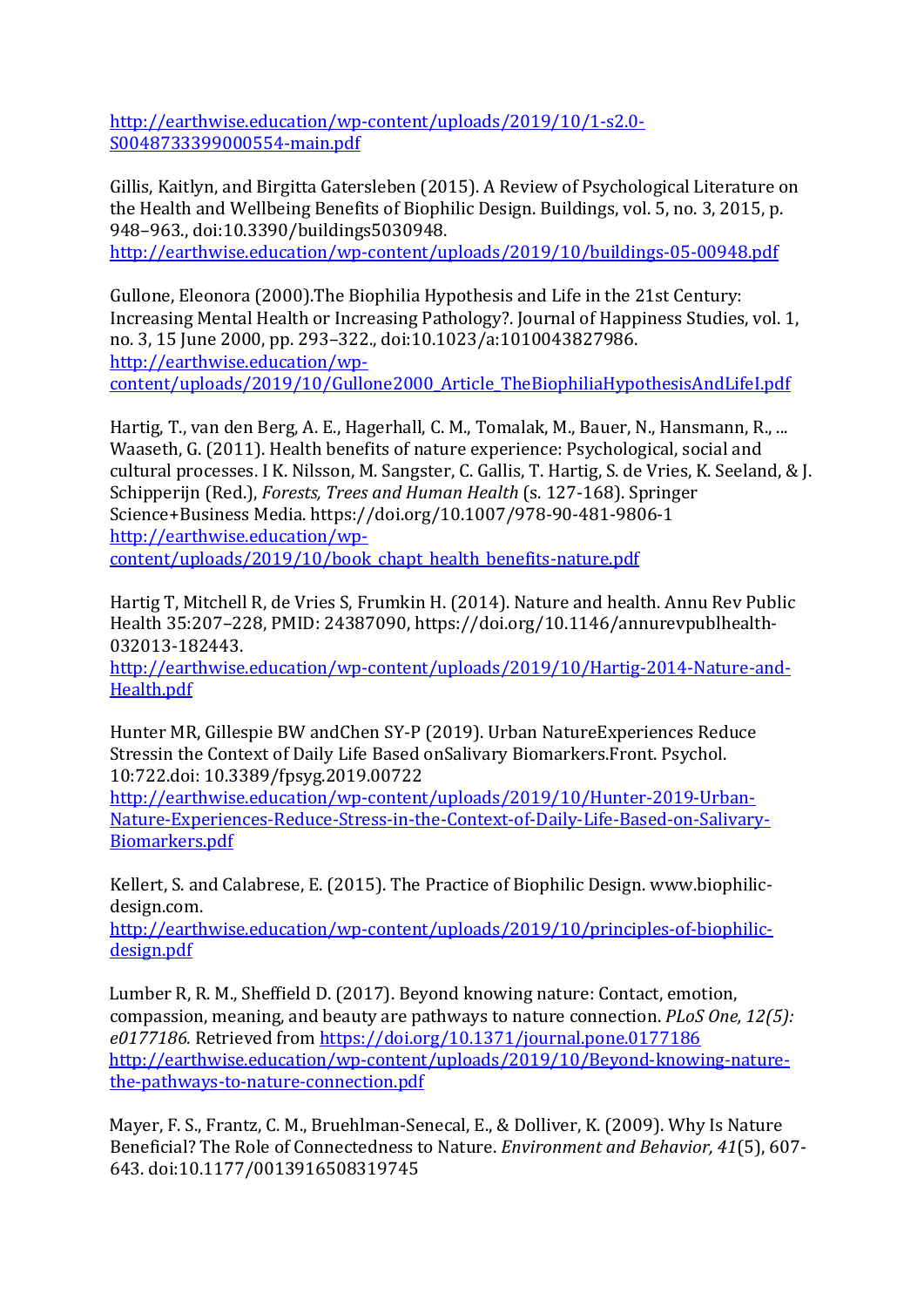http://earthwise.education/wp-content/uploads/2019/10/Beyond-knowing-naturethe-pathways-to-nature-connection.pdf

OECD/EU (2018). Health at a Glance: Europe 2018: State of Health in the EU Cycle, OECD Publishing, Paris.https://doi.org/10.1787/health\_glance\_eur-2018-en http://earthwise.education/wp-content/uploads/2019/10/OECD-health\_glance\_eur-2018-en.pdf

Ryan, Catherine O., et al. (2014). Biophilic Design Parameters: Emerging Nature-Based Parameters for Health and Well-Being in the Built Environment." International Journal of Architectural Research: ArchNet-IJAR, vol. 8, no. 2, 2014, p. 62., doi:10.26687/archnet-ijar.v8i2.436.

http://earthwise.education/wp-content/uploads/2019/10/Biophilicdesignpatterns.pdf

Sahlin Eva, Ahlborg Gunnar, Vega Matuszczyk Josefa, & Grahn Patrik . (2014). Nature-Based Stress Management Course for Individuals at Risk of Adverse Health Effects from Work-Related Stress—Effects on Stress Related Symptoms, Workability and Sick Leave. International Journal of Environmental Research and Public Health, (6), 6586. https://doi.org/10.3390/ijerph110606586 http://earthwise.education/wp-content/uploads/2019/10/1614-Sahlin-2014.pdf

Schaufeli, W.B. (2018). Burnout in Europe: Relations with national economy, governance, and culture. Research Unit Occupational & Organizational Psychology and Professional Learning (internal report). KU Leuven, Belgium. http://earthwise.education/wp-content/uploads/2019/10/Burnout-in-Europe.pdf

SHRM (2014). Total Financial Impact of Employee Absences Across the United States, China, Australia, Europe, India and Mexico. http://earthwise.education/wp-content/uploads/2019/10/SHRM-2014-Total-

Financial-Impact-of-Employee-Absences-Report.pdf

Summers JK and Vivian DN (2018). Ecotherapy – A Forgotten EcosystemService: A Review.Front. Psychol. 9:1389.doi: 10.3389/fpsyg.2018.01389 http://earthwise.education/wp-content/uploads/2019/10/Ecotherapy-A-Forgotten-Ecosystem-Service\_A-Review.pdf

The Lancet, (2019). Physician burnout: a global crisis https://doi.org/10.1016/S0140-6736(19)31573-9 http://earthwise.education/wpcontent/uploads/2019/10/PIIS01406736193157392.pdf

Thompson, A. & Bruk-Lee, V. Occup Health Sci (2019) 3: 23. https://doi.org/10.1007/s41542-019-00033-5 http://earthwise.education/wp-content/uploads/2019/10/examining-natures-role-inworkplace-strain-reduction.pdf